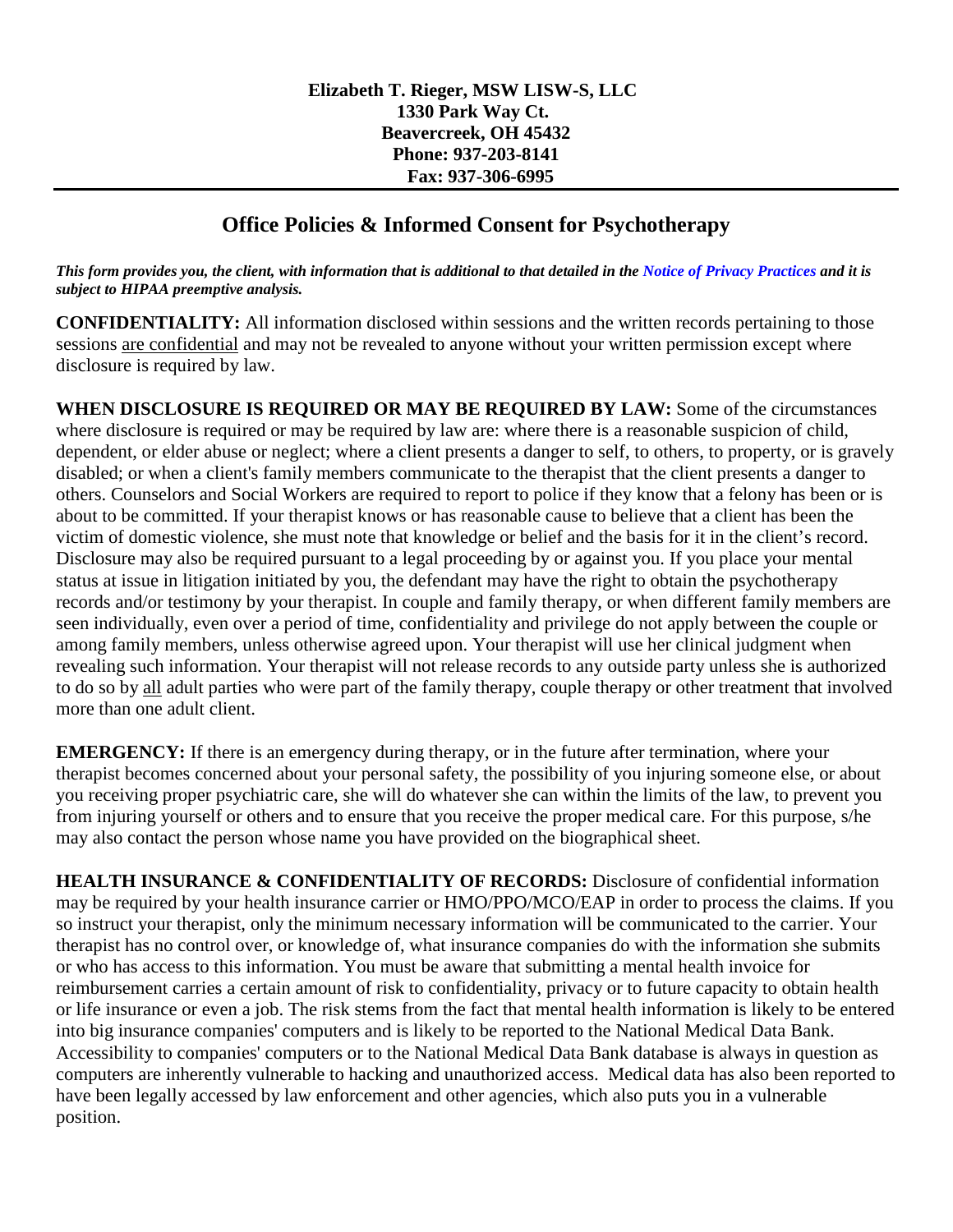**LITIGATION LIMITATION:** Due to the nature of the therapeutic process and the fact that it often involves making a full disclosure with regard to many matters which may be of a confidential nature, it is agreed that, should there be legal proceedings (such as, but not limited to divorce and custody disputes, injuries, lawsuits, etc.), neither you nor your attorney(s), nor anyone else acting on your behalf will call on your therapist to testify in court or at any other proceeding, nor will a disclosure of the psychotherapy records be requested unless otherwise agreed upon.

**CONSULTATION:** Your therapist consults regularly with other professionals regarding his clients; however, each client's identity remains completely anonymous and confidentiality is fully maintained.

**E–MAILS, CELL PHONES, COMPUTERS, AND FAXES:** It is very important to be aware that computers and email communication can be relatively easily accessed by unauthorized people and hence can compromise the privacy and confidentiality of such communication. Faxes can easily be sent erroneously to the wrong address. Emails, in particular, are vulnerable to unauthorized access due to the fact that Internet servers have unlimited and direct access to all emails that go through them. It is important that you be aware that emails, faxes, and important texts are part of the medical records. Additionally, your therapist's emails are not encrypted. Your therapist's computers are equipped with a firewall, a virus protection, and a password and she also backs up all confidential information from her computers on a regular basis. Please notify your therapist if you decide to avoid or limit in any way the use of any or all communication devices, such as email, cell phone, or faxes. If you communicate confidential or private information via email, your therapist will assume that you have made an informed decision, will view it as your agreement to take the risk that such communication may be intercepted, and will honor your desire to communicate on such matters via email. Please do not use email or faxes for emergencies.

**RECORDS AND YOUR RIGHT TO REVIEW THEM:** Both the law and the standards of your therapist's profession require that she keep treatment records for at least six years. Unless otherwise agreed to be necessary, your therapist retains clinical records indefinitely. If you have concerns regarding the treatment records, please discuss them with your therapist. As a client, you have the right to review or receive a summary of your records at any time, except in limited legal or emergency circumstances or when your therapist assesses that releasing such information might be harmful in any way. In such a case, your therapist will provide the records to an appropriate and legitimate mental health professional of your choice. Considering all of the above exclusions, if it is still appropriate, and upon your request, your therapist will release information to any agency/person you specify unless your therapist assesses that releasing such information might be harmful in any way. When more than one client is involved in treatment, such as in cases of couple and family therapy, your therapist will release records only with signed authorizations from all the adults (or all those who legally can authorize such a release) involved in the treatment.

**MINORS AND PARENTS:** If you are under eighteen years of age, please be aware that the law may give your parents or guardians the right to obtain information about your treatment and/or examine records. It is my policy to request a written agreement from your parents or guardians indicating that they consent to give up access to such information and/or, to your records. If they agree, I will provide them only with general information about our work together subject to your approval, or, if I feel it is important for them to know in order to make sure that you and people around you are safe. If I think it is appropriate, I will involve them if I feel that there is a high risk that you will seriously harm yourself or another/others. Before giving them any verbal or written information, I will discuss the matter with you, if possible. I will do the best I can to resolve any differences that you and I may have about what I am prepared to discuss.

**TELEPHONE & EMERGENCY PROCEDURES:** If you need to contact your therapist between sessions, please leave a message on her confidential voice mail at, 937-203-8141 and your call will be returned as soon as possible. Your therapist checks his/her messages a few times during the daytime only, unless she is out of town. If an emergency situation arises, indicate it clearly in your message and if you need to talk to someone right away dial 911 or contact Crisis Care at, 937-224-4646. Please do not use email or faxes for emergencies.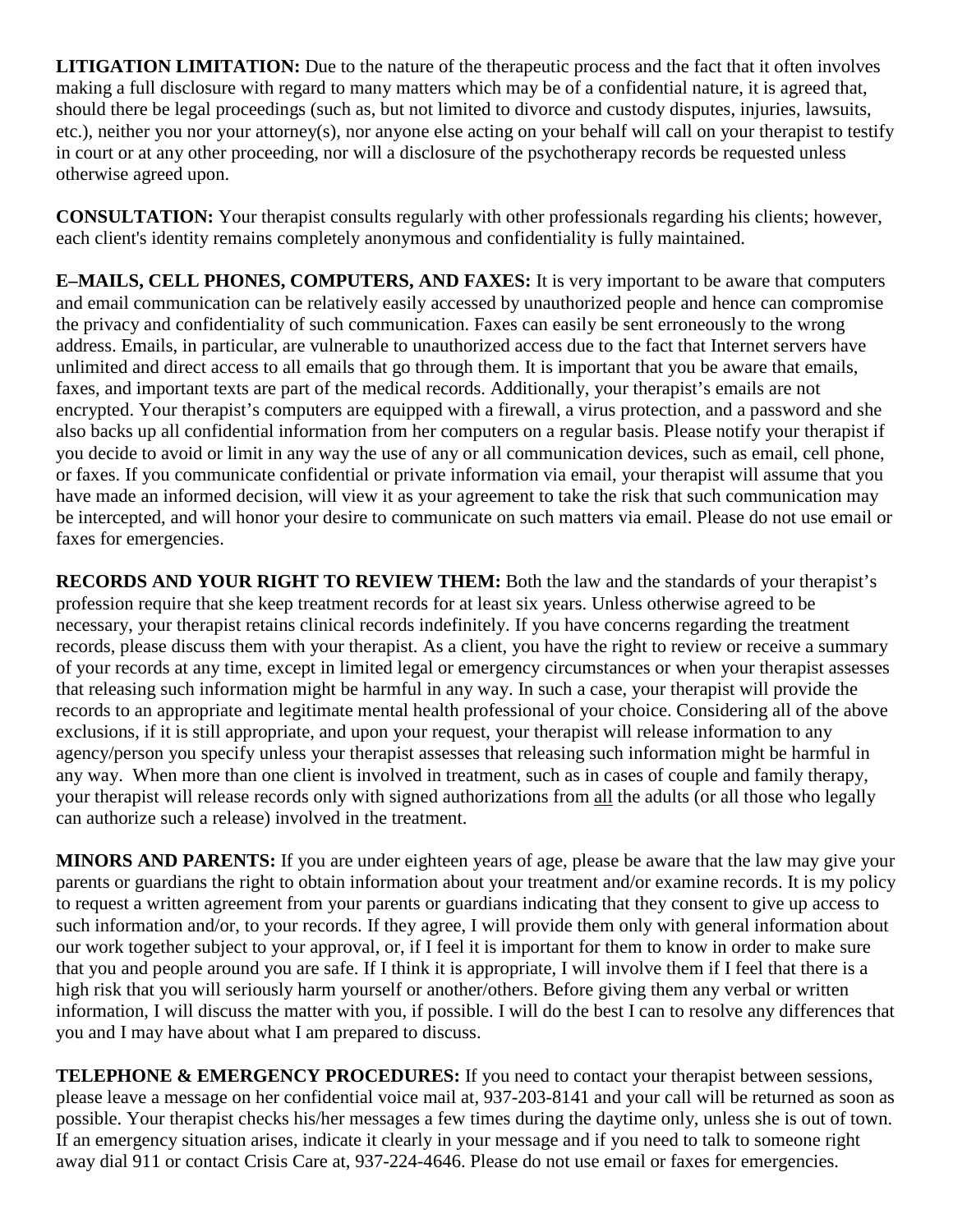**PAYMENTS & INSURANCE REIMBURSEMENT:** The fee for a 50-minute diagnostic session (your first appointment) is \$150.00 All subsequent services are billed at \$120.00 per 50-minutes of service. **Payment is due at the time of service.** For clients who have insurance, all co-payments are expected at the time of service. Telephone conversations, site visits, writing and reading of reports, consultation with other professionals, release of information, reading records, longer sessions, travel time, etc. will be charged at the same rate, unless indicated and agreed upon otherwise. Please notify your therapist if any problems arise during the course of therapy regarding your ability to make timely payments. If your account is overdue (unpaid) and there is no written agreement on a payment plan, your therapist can use legal or other means (courts, collection agencies, etc.) to obtain payment.

**MEDIATION & ARBITRATION:** All disputes arising out of, or in relation to, this agreement to provide psychotherapy services shall first be referred to mediation, before, and as a pre-condition of, the initiation of arbitration. The mediator shall be a neutral third party chosen by agreement of the therapist and the client(s). The cost of such mediation, if any, shall be split equally, unless otherwise agreed upon. In the event that mediation is unsuccessful, any unresolved controversy related to this agreement should be submitted to and settled by binding arbitration in Greene County, Ohio in accordance with the rules of the American Arbitration Association which are in effect at the time the demand for arbitration is filed. Notwithstanding the foregoing, in the event that your account is overdue (unpaid) and there is no agreement on a payment plan, your therapist can use legal means (court, collection agency, etc.) to obtain payment. The prevailing party in arbitration or collection proceedings shall be entitled to recover a reasonable sum as and for attorney's fees. In the case of arbitration, the arbitrator will determine that sum.

**THE PROCESS OF THERAPY/EVALUATION AND SCOPE OF PRACTICE:** Participation in therapy can result in a number of benefits to you, including improving interpersonal relationships and resolution of the specific concerns that led you to seek therapy. Working toward these benefits, however, requires effort on your part. Psychotherapy requires your very active involvement, honesty, and openness in order to change your thoughts, feelings, and/or behavior. Your therapist will ask for your feedback and views on your therapy, its progress, and other aspects of the therapy and will expect you to respond openly and honestly. Sometimes more than one approach can be helpful in dealing with a certain situation. During evaluation or therapy, remembering or talking about unpleasant events, feelings, or thoughts can result in you experiencing considerable discomfort or strong feelings of anger, sadness, worry, fear, etc., or experiencing anxiety, depression, insomnia, etc. Your therapist may challenge some of your assumptions or perceptions or propose different ways of looking at, thinking about, or handling situations, which can cause you to feel very upset, angry, depressed, challenged, or disappointed. Attempting to resolve issues that brought you to therapy in the first place, such as personal or interpersonal relationships, may result in changes that were not originally intended. Psychotherapy may result in decisions about changing behaviors, employment, substance use, schooling, housing, or relationships. Sometimes a decision that is positive for one family member is viewed quite negatively by another family member. Change will sometimes be easy and swift, but more often it will be slow and even frustrating. There is no guarantee that psychotherapy will yield positive or intended results. During the course of therapy, your therapist is likely to draw on various psychological approaches according, in part, to the problem that is being treated and his/her assessment of what will best benefit you. These approaches include, but are not limited to, behavioral, cognitive-behavioral, cognitive, psychodynamic, existential, system/family, developmental (adult, child, family), humanistic or psycho-educational. Your therapist **provides neither custody evaluation recommendation** nor medication or prescription recommendation nor legal advice, as these activities do not fall within his/her scope of practice.

**TREATMENT PLANS:** Within a reasonable period of time after the initiation of treatment, your therapist will discuss with you her working understanding of the problem, treatment plan, therapeutic objectives, and her view of the possible outcomes of treatment. If you have any unanswered questions about any of the procedures used in the course of your therapy, their possible risks, your therapists' expertise in employing them, or about the